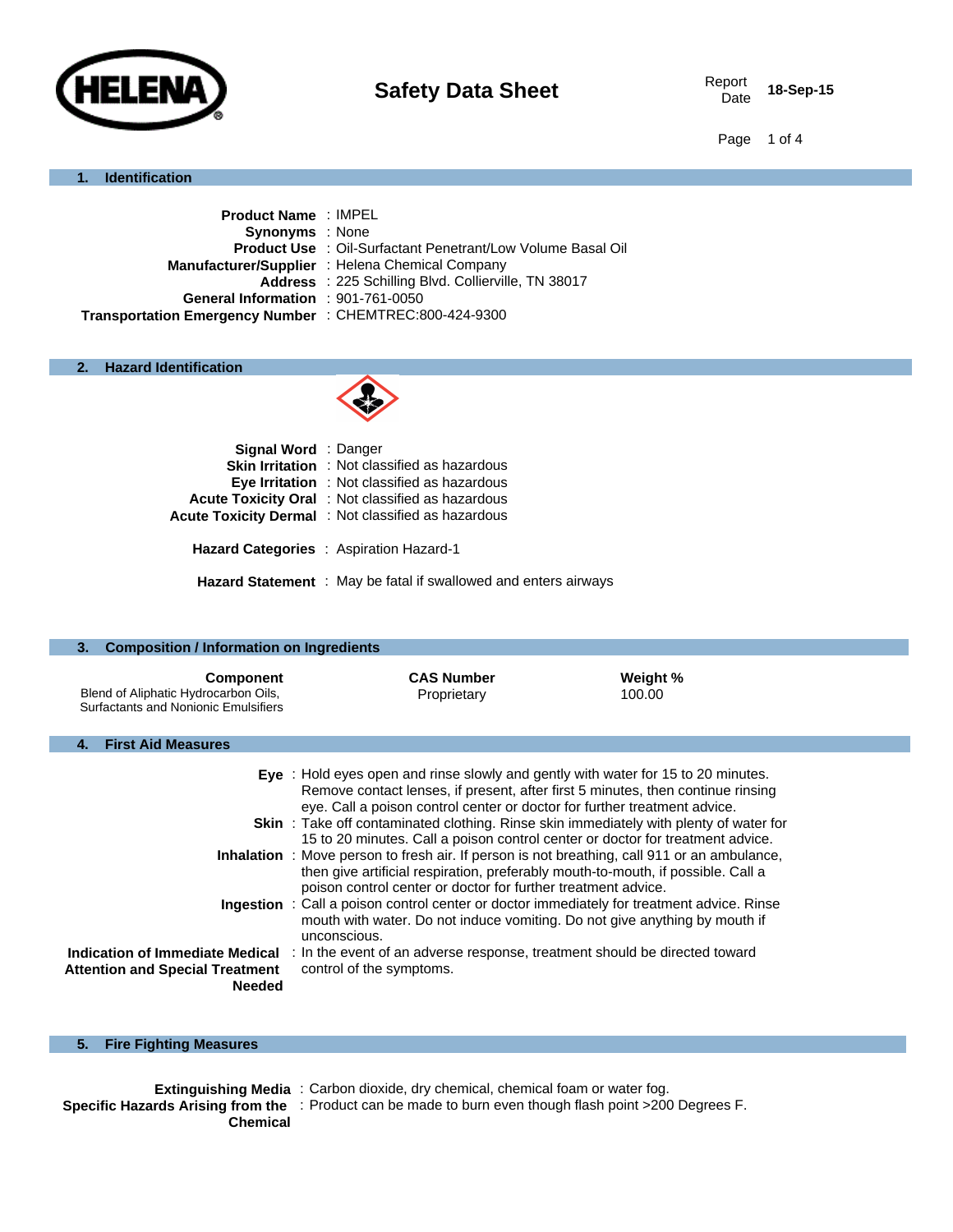

ı

Page 2 of 4

**Special Fire Fight Proc** : Wear positive-pressure self-contained breathing apparatus and full protective clothing. Avoid getting water from fire fighting into domestic or irrigation water supplies.

| <b>Accidental Release Measures</b>                                 |                                                                                                                                                                                                                  |
|--------------------------------------------------------------------|------------------------------------------------------------------------------------------------------------------------------------------------------------------------------------------------------------------|
| <b>Personal Precautions</b>                                        | : Keep unprotected and unnecessary personnel out of spill area.                                                                                                                                                  |
| <b>Protective Equipment</b>                                        | : Splashproof goggles or face shield, impervious gloves, impervious apron and<br>footwear. Respiratory protection not normally needed. Eyewash and emergency<br>shower should be available in work area.         |
| <b>Emergency Procedures</b>                                        | : Spill area will be quite slippery. Dike and contain spilled liquid to prevent<br>spreading.                                                                                                                    |
| <b>Methods and Materials for</b><br><b>Containment and Cleanup</b> | : If uncontaminated, collect reuse as intended. If contaminated, absorb spill with<br>clay, sand or sawdust. Scoop, sweep or shovel up absorbent and place in a<br>chemical waste container for proper disposal. |

| <b>Handling and Storage</b> |                                                                                                                                                                                                                                                                                                                                                                       |
|-----------------------------|-----------------------------------------------------------------------------------------------------------------------------------------------------------------------------------------------------------------------------------------------------------------------------------------------------------------------------------------------------------------------|
|                             |                                                                                                                                                                                                                                                                                                                                                                       |
|                             | <b>Precautions for Safe Handling</b> : Keep out of reach of children. Read label before use. Do not eat, drink or smoke<br>when using this product. Avoid breathing dust, fumes, gas, mist, vapors or                                                                                                                                                                 |
|                             | spray. Wash hands thoroughly after handling. Wear protective gloves, protective<br>clothing, eye protection and face protection.                                                                                                                                                                                                                                      |
|                             | Conditions for Safe Storage : Store in a cool, well-ventilated place. Keep in original container with lid tightly<br>closed. Do not reuse empty container. Do not store with food, feed or other<br>material to be used or consumed by humans or animals. Do not contaminate<br>water supplies. For optimal storage, store between 40 Degrees F. and 90<br>Degrees F. |
|                             |                                                                                                                                                                                                                                                                                                                                                                       |

## **8. Exposure Controls / Personal Protection**

| <b>TLV/PEL</b> : No TLV or PEL available.                                                                          |
|--------------------------------------------------------------------------------------------------------------------|
| Appropriate Engineering Controls: Normal room ventilation (mechanical) or outdoor use should be satisfactory.      |
| <b>Personal Protective Equipment</b> : Splashproof goggles or face shield, impervious gloves, impervious apron and |
| footwear. Respiratory protection not normally needed. Eyewash and emergency                                        |
| shower should be available in work area.                                                                           |

## **9. Physical and Chemical Properties**

| <b>Odor/Appearance</b> : Light amber liquid; little odor.<br><b>Flash Point, <math>{}^0F</math></b> : >200 Degrees F.<br>Boiling Point, <sup>o</sup> F : Unknown<br>Melting Point(Freezing point), <sup>o</sup> C : Unknown<br>Vapor Pressure, mm Hg @ 20 °C : Unknown<br>Vapor Density : Unknown<br><b>Solubility in Water : Dispersible</b><br><b>Molecular Formula</b> : Not applicable, formulated mixture.<br><b>Density, g/mL @ 25 °C</b> : 0.838-0.859 |
|---------------------------------------------------------------------------------------------------------------------------------------------------------------------------------------------------------------------------------------------------------------------------------------------------------------------------------------------------------------------------------------------------------------------------------------------------------------|
| Evaporation Rate(Butyl Acetate = : Unknown                                                                                                                                                                                                                                                                                                                                                                                                                    |
| <b>Octanol/Water Partition : No information found</b>                                                                                                                                                                                                                                                                                                                                                                                                         |
|                                                                                                                                                                                                                                                                                                                                                                                                                                                               |
| pH : Not applicable                                                                                                                                                                                                                                                                                                                                                                                                                                           |
| Flammable Limits (approximate : No information found                                                                                                                                                                                                                                                                                                                                                                                                          |
|                                                                                                                                                                                                                                                                                                                                                                                                                                                               |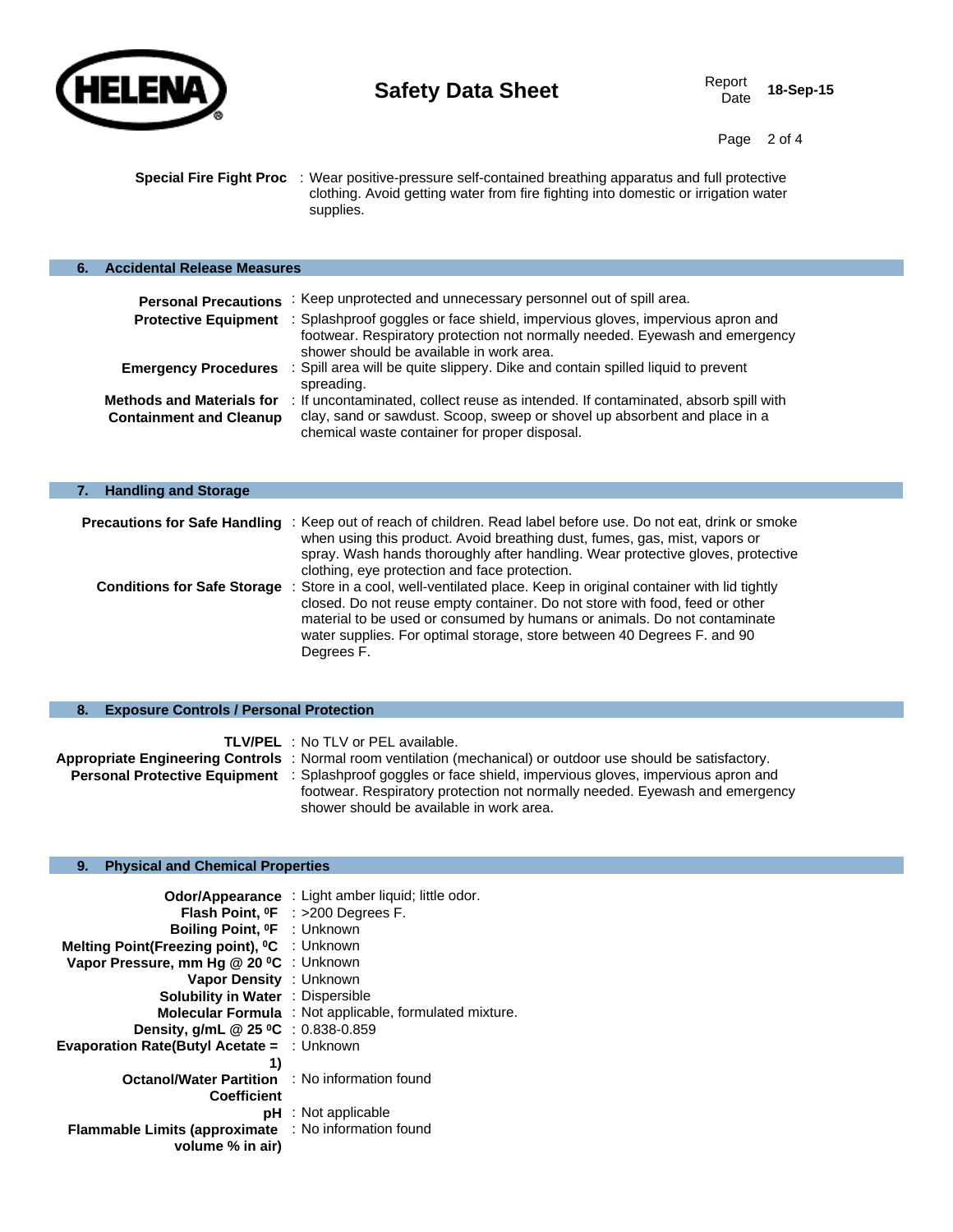

Page 3 of 4

**Auto-ignition Temperature** : Not established **Decomposition temperature** : Unknown

### **10. Stability and Reactivity**

|                                            | <b>Reactivity</b> : No information found |
|--------------------------------------------|------------------------------------------|
| <b>Chemical Stability : Stable</b>         |                                          |
| Hazardous Decomposition : None known       |                                          |
| <b>Products</b>                            |                                          |
| Hazardous Polymerization : Will not occur  |                                          |
| <b>Conditions to Avoid</b> : None known    |                                          |
| <b>Incompatible Materials</b> : None known |                                          |

#### **11. Toxicological Information**

|                                                  | Acute Toxicity (Oral LD50) : No LD50 available. Not classified as hazardous by ingestion.      |
|--------------------------------------------------|------------------------------------------------------------------------------------------------|
|                                                  | Acute Toxicity (Dermal LD50) : No LD50 available. Not classified as hazardous by skin contact. |
|                                                  | Acute Toxicity Inhalation LC50 : No LC50 available. Not classified as hazardous by inhalation. |
| Likely Routes of Exposure : Ingestion/aspiration |                                                                                                |
|                                                  | <b>Skin Irritation</b> : Not classified as hazardous by skin contact.                          |
|                                                  | Eye Irritation : Not classified as hazardous by eye contact.                                   |
|                                                  | Skin Sensitization : Not a skin sensitizer.                                                    |
|                                                  | <b>Carcinogenic</b> : Not listed as a carcinogen.                                              |
|                                                  | <b>Chronic Effects</b> : No information found                                                  |
|                                                  | <b>Other Hazards</b> : Aspiration hazard. May be fatal if swallowed and enters airways.        |

### **12. Ecological Information**

|                                                         | <b>Ecotoxicity</b> : No information found      |
|---------------------------------------------------------|------------------------------------------------|
| Persistence and Degradability : No information found    |                                                |
| <b>Bioaccumulative Potential</b> : No information found |                                                |
|                                                         | <b>Mobility in Soil</b> : No information found |
| <b>Other Adverse Effects</b> : No information found     |                                                |

### **13. Disposal Considerations**

**Waste Disposal Method** : This material must be disposed of according to Federal, State or Local procedures under the Resource Conservation and Recovery Act.

#### **14. Transport Information**

|                                                     | UN Proper Shipping Name: Not regulated by DOT, IATA or IMDG.                                         |
|-----------------------------------------------------|------------------------------------------------------------------------------------------------------|
| Transport Hazard Class: None                        |                                                                                                      |
| <b>UN Identification Number</b> : None              |                                                                                                      |
| <b>Packaging Group</b> : None                       |                                                                                                      |
| <b>Environmental Hazards</b> : No information found |                                                                                                      |
|                                                     | Transport in Bulk : No information found                                                             |
| Special Precautions for : No information found      |                                                                                                      |
| <b>Transportation</b>                               |                                                                                                      |
|                                                     | Freight Classification : Adhesives, Adjuvants, Spreaders or Stickers, N.O.I. (NMFC Item 42652, Class |
|                                                     | 60)                                                                                                  |